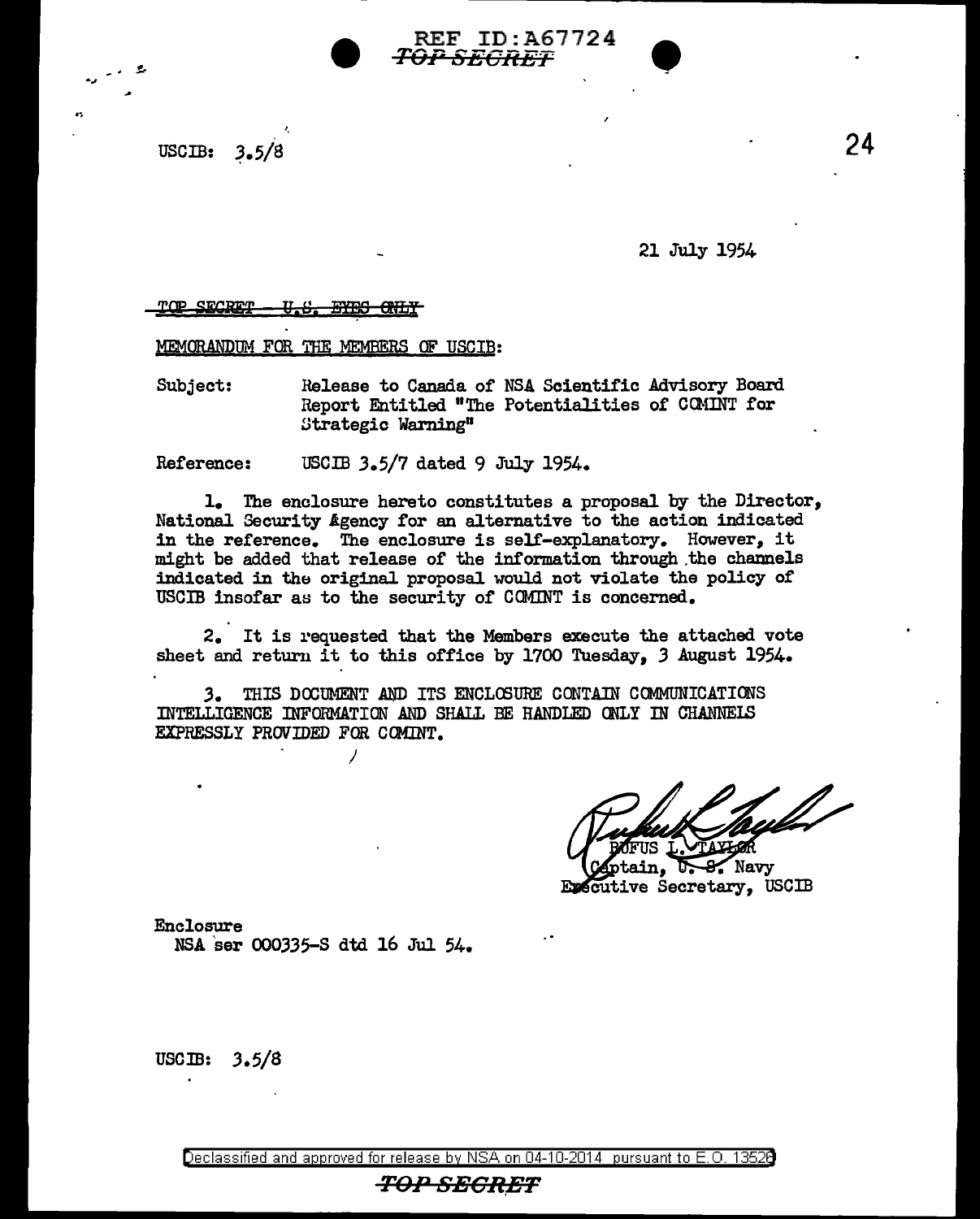



NATIONAL SECURITY AGENCY WASHINGTON 25, O. C.

Serial: 000335-S 16 July 1954

<del>POP SECRET</del>

MEMORANDUM roR THE MEMBERS OF USCIB

SUBJECT: Release to Canada of NSA Scientific Advisory Board Report Entitled "The Potentialities of COMINT for Strategic Warning"

References: (a) USCIB 3.5/5 dated 1 June 1954

(b) USCIB 3.5/7 dated 9 July 1954

1. Reference (a) circulated USCIBEC'a recommendation tbat USCIB interpose no objection to my releasing to Canada the expurgated version of the subject report, contingent upon certain additional deletions which were recommended by several members of 'USCIBEC.

2. I have reviewed these deletions, which are contained in reference (b), and find that they pertain in general to three subjects; namely: personnel deficiencies, ELINT, and the North American Continental Air Defense System.

3. My intention in submitting the sanitized version of the report to USCIB was to obtain clearance solely with respect to the releasibility of any COMINT that it might contain. Inasmuch as none of the deletions recommended dealt with COMINT per se, it seems apparent that the USCIBEC members considered the document sufficiently sanitized insofar as COMINT was concerned.

4. I realize that the question of proper releasing authority for ELINT matters has not yet been fully resolved. I also realize that USCIB does not have authority to release information concerning Continental Air Defense. However, the Canadian authorities already possess full and complete information on both these subjects. Therefore, any USCIB opposition to the release to the Canadians of parts of the Report dealing with these subjects presumably is directed against the opinions expressed by the Special Study Group whereby the efficacy of U.S. ELINT and Air Defense Operations are questioned. I propose to take care of this objection by an appropriate covering memorandum clearly indicating that

> $\frac{\text{TOP} \cdot \text{SCRET}}{\text{OPT} \cdot \text{COT}}$  CONTROL NUMBER  $\frac{54-1890A}{\text{OPT} \cdot \text{COT}}$ COPY  $\underset{1}{\underbrace{44}}$  OF  $\underset{2}{\underbrace{44}}$  COPIES<br>PAGE  $\overset{1}{\underset{1}{\text{P}}}}$ PAGE  $\overline{1}$  OF  $\overline{2}$

## **TOP SECRET**